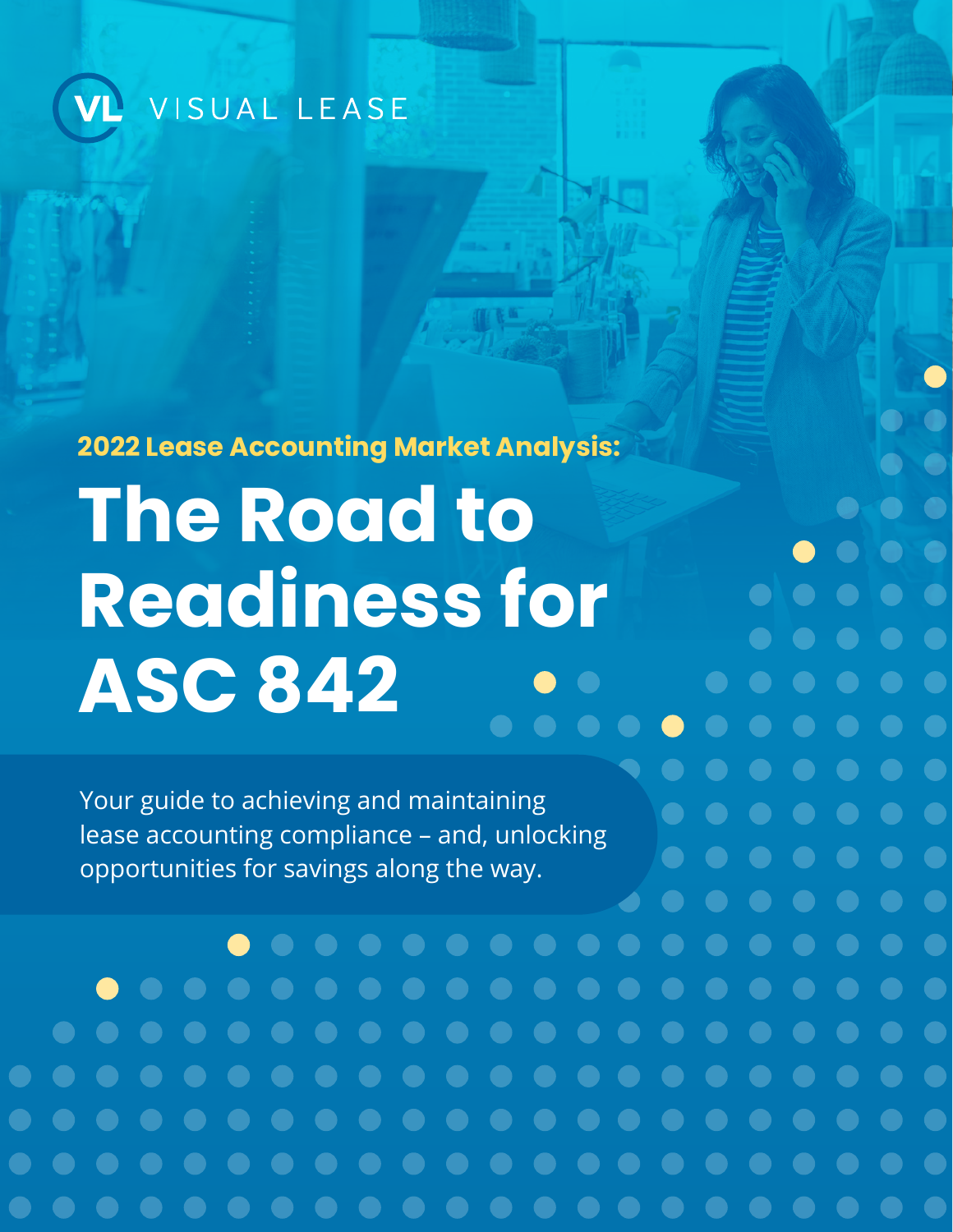

# **Table of contents**

| Executive summary - 3                                                             |                                                                        |                                        |                          |                                        |                                        |            |                                        |            |                                        |                                        |                                               |                                        |                                        |  |
|-----------------------------------------------------------------------------------|------------------------------------------------------------------------|----------------------------------------|--------------------------|----------------------------------------|----------------------------------------|------------|----------------------------------------|------------|----------------------------------------|----------------------------------------|-----------------------------------------------|----------------------------------------|----------------------------------------|--|
|                                                                                   |                                                                        |                                        |                          |                                        |                                        |            |                                        |            |                                        |                                        |                                               |                                        |                                        |  |
| Gaining clarity from the assessment period ———————————————5                       |                                                                        |                                        |                          |                                        |                                        |            |                                        |            |                                        |                                        |                                               |                                        |                                        |  |
| Understanding the importance of ongoing education ——————————————————————————————— |                                                                        |                                        |                          |                                        |                                        |            |                                        |            |                                        |                                        |                                               |                                        |                                        |  |
| Maintaining ASC 842 - 10                                                          |                                                                        |                                        |                          |                                        |                                        |            |                                        |            |                                        |                                        | e d<br>$\begin{pmatrix} 1 \\ 1 \end{pmatrix}$ |                                        |                                        |  |
| Recognizing the opportunity within your portfolio ————                            |                                                                        |                                        |                          |                                        |                                        |            |                                        |            |                                        |                                        | $\bigodot$<br>$\bigodot$                      |                                        |                                        |  |
|                                                                                   |                                                                        |                                        |                          |                                        |                                        |            |                                        |            | $\bigodot$                             |                                        |                                               |                                        |                                        |  |
|                                                                                   |                                                                        |                                        |                          | $\begin{pmatrix} 1 \\ 1 \end{pmatrix}$ | $\bigodot$                             | $\bigodot$ | $\begin{pmatrix} 1 \\ 1 \end{pmatrix}$ | $(\ )$     | $\begin{pmatrix} 1 \\ 1 \end{pmatrix}$ | $\begin{pmatrix} 1 \\ 1 \end{pmatrix}$ |                                               | $\bigodot$                             | $\bigodot$                             |  |
|                                                                                   |                                                                        |                                        | $\overline{\phantom{0}}$ | $\bigodot$                             | $\bigodot$                             | $\bigodot$ | $\bigodot$                             | $\bigodot$ | $\bigodot$                             | $\bigodot$                             | $\bigodot$                                    | $\bigodot$                             | $\bigodot$                             |  |
|                                                                                   | $\left( \begin{array}{c} \hline \ \hline \ \hline \end{array} \right)$ | $\begin{pmatrix} 1 \\ 1 \end{pmatrix}$ | $\bigodot$               | $\bigodot$                             | $\bigodot$                             | $\bigodot$ | $\bigodot$                             | $\bigodot$ | $\bigodot$                             | $\bigodot$                             | $\bigodot$                                    | $\bigodot$                             | $\begin{pmatrix} 1 \\ 1 \end{pmatrix}$ |  |
| $\bigodot$                                                                        | $\bigodot$<br>$\bigodot$                                               | $\bigodot$                             | $\bigodot$               | $\bigodot$                             | $\bigodot$                             | $\bigodot$ | $\bigodot$                             | $\bigodot$ | $\bigodot$                             | $\bigodot$                             |                                               | $\bigodot$                             | $\bigodot$                             |  |
| $\bigodot$                                                                        | $\bigodot$<br>$\bigodot$                                               | $\bigodot$                             | $\bigodot$               | $\bigodot$                             | $\bigodot$                             | $\bigodot$ | $\bigodot$                             | $\bigodot$ | $\bigodot$                             | $\bigodot$                             | $\bigodot$                                    | $\bigodot$                             | $\bigodot$                             |  |
|                                                                                   | $\bigodot$<br>$\begin{pmatrix} 1 \\ 1 \end{pmatrix}$                   | $\bigodot$                             | $\bigodot$               | $\bigodot$                             | $\bigodot$                             | $\bigodot$ | $\bigodot$                             | $\bigodot$ | $\bigodot$                             | $\bigodot$                             | $\bigodot$                                    | $\bigodot$                             | $\bigodot$                             |  |
|                                                                                   |                                                                        |                                        | $\overline{\phantom{0}}$ |                                        | $\begin{pmatrix} 1 \\ 1 \end{pmatrix}$ |            | $(\ )$                                 |            | $\begin{pmatrix} 1 \end{pmatrix}$      |                                        |                                               | $\begin{pmatrix} 1 \\ 1 \end{pmatrix}$ |                                        |  |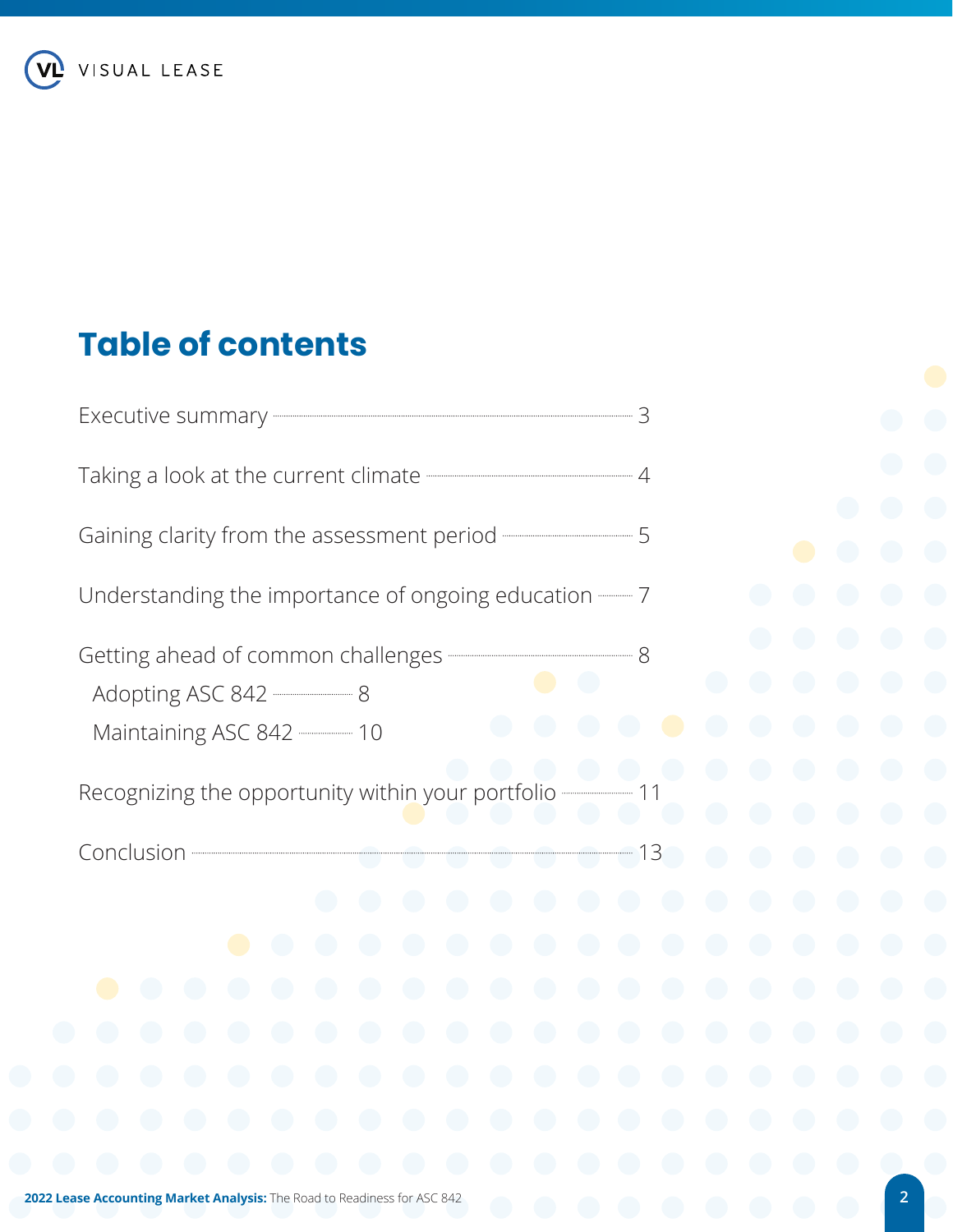## <span id="page-2-0"></span>**Executive summary**

Leases are inherently important to your business.

Real estate leases are central to an organization's operations. Location can greatly impact your revenue, your productivity and your costs.

Equipment leases – although likely smaller in size and higher in volume – directly impact the distribution of assets used in your operations.

For the past 35 years, we've witnessed how these important agreements are misunderstood and overlooked. We've seen firsthand how companies often don't keep proper track of their leases and the terms they contain, and the challenges this has created for them.

They've missed options to get out of leases early or extend at reduced rates, overpaid their operating and tax charges, failed to ask for landlord contributions to construction costs, or continued paying rent long after they've terminated their lease – the list goes on and on.

## These mistakes can amount to millions of dollars in overstated expenses.

Thankfully, lease accounting standard ASC 842 increases disclosure and visibility into the leasing obligations of both public and private organizations.

For private companies, the effective date after which these businesses need to comply is for their fiscal year beginning after December 15, 2021. But public companies have had to adhere to the standard for all accounting disclosures since 2019. Since adopting, many public companies have learned that sustaining their lease accounting process is incredibly time-consuming and resource intensive – not to mention, if done incorrectly, can have a negative impact upon financial reporting.

### **With this in mind, we gathered important data and insights to help you:**

- **1** Better prepare for and maintain lease accounting compliance
- **2** Recognize risk items and gaps
	-
- **3** Unlock savings opportunities
- **4** Make better-informed operational decisions

Within, you'll learn all the above, as fueled by unique insights from our survey of 500 senior accounting and finance professionals at companies with more than 1,000 employees.



**Marc Betesh,**  Founder & CEO, Visual Lease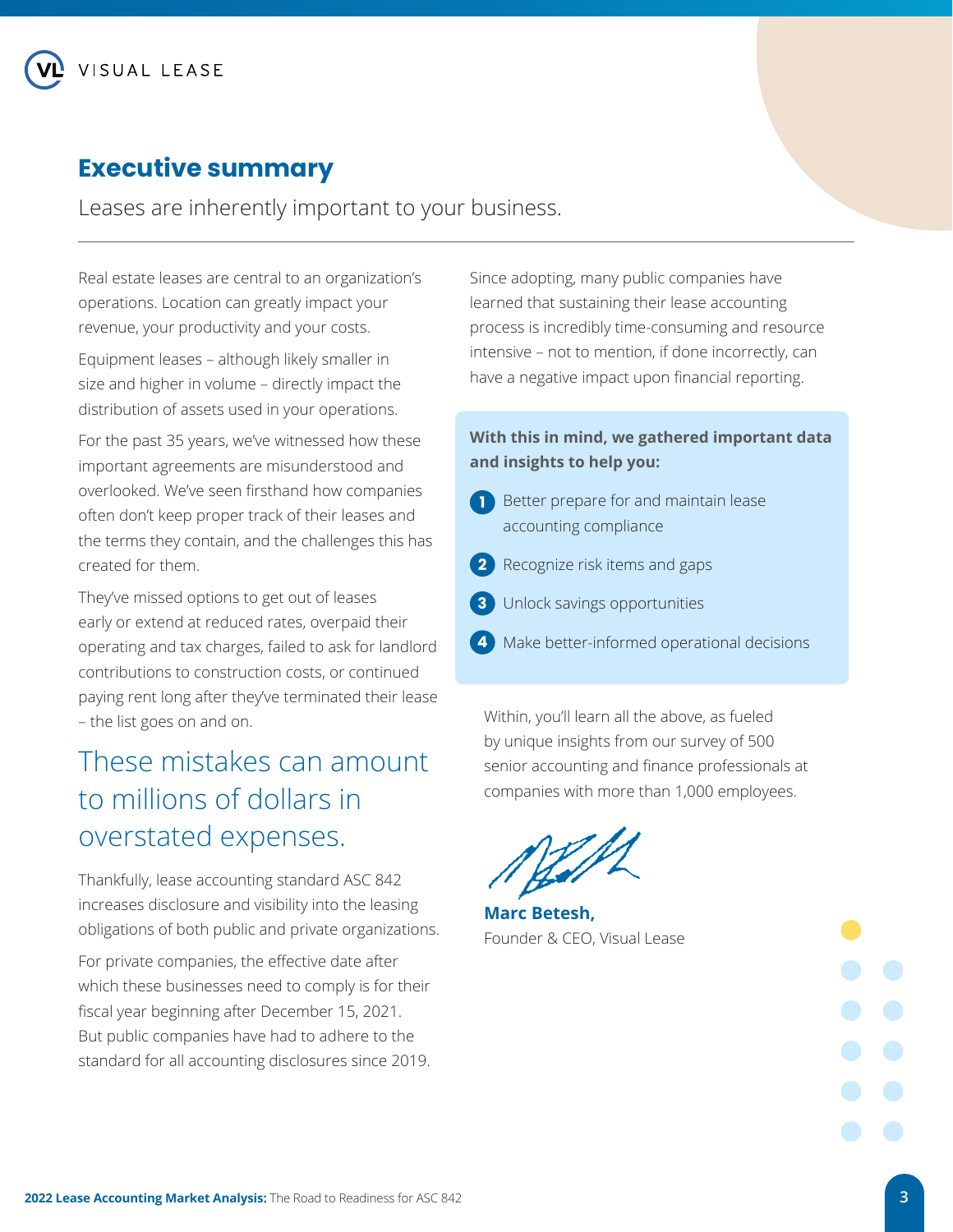<span id="page-3-0"></span>



## **Taking a look at the current climate**

Companies are unprepared – and lack confidence – to adopt ASC 842.

Even though the effective date to adopt ASC 842 is approaching for private companies – and has already passed for public companies – 75% of the organizations we surveyed (excluding public companies) are not yet fully compliant with the new lease accounting standard.



The majority of survey respondents indicate their companies have at least started the process of adopting ASC 842 – but two in five respondents (40%) are only somewhat confident (or less) about being ready to adopt ASC 842 in time for their company's next scheduled reporting period after December 15, 2021.

And, a surprising 45% of respondents would give their industry a C or lower grade for its ability to comply with lease accounting standards—including nearly 1 in 5 (19%) who would give their industry a D or F.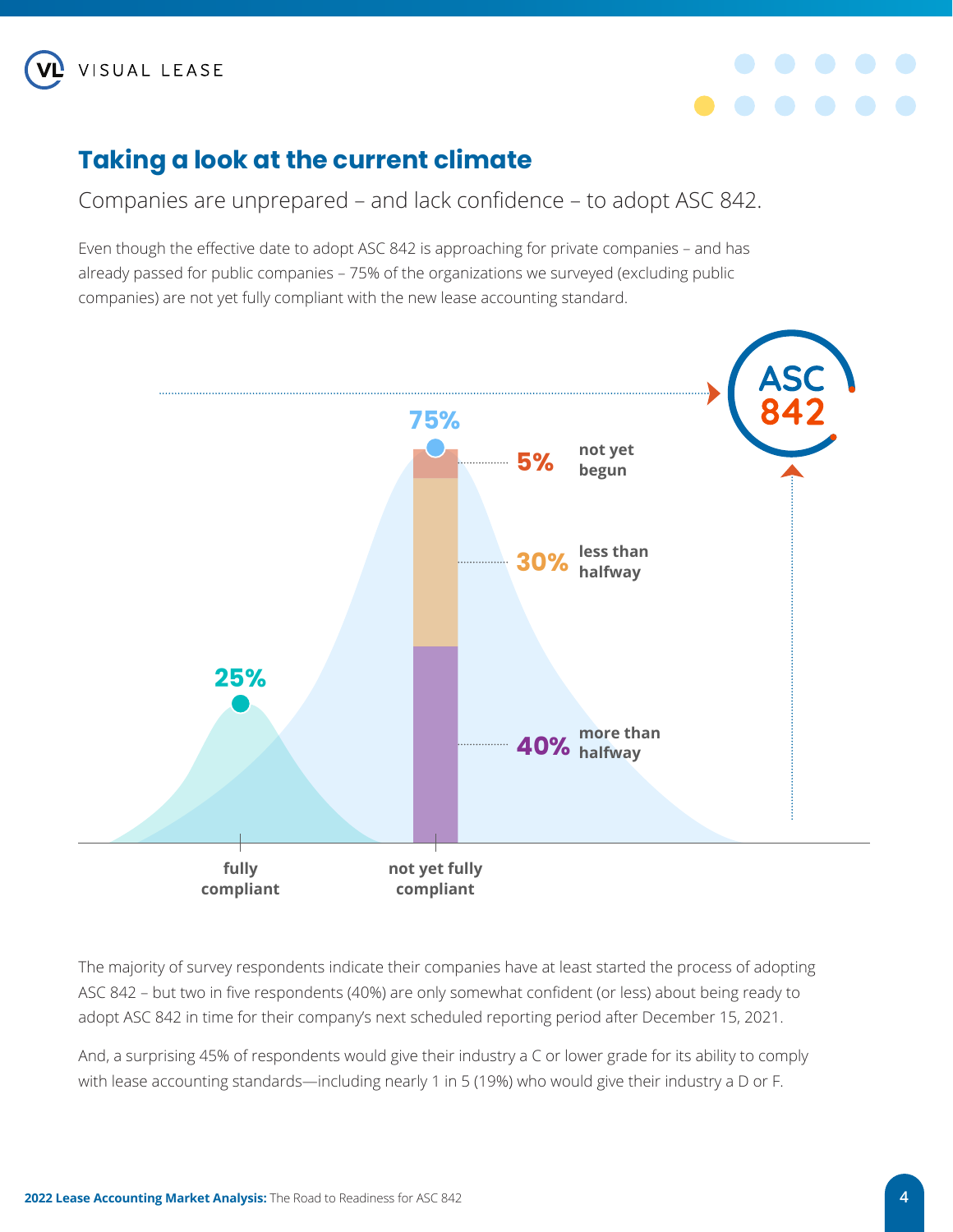<span id="page-4-0"></span>

## Factors contributing to the negative outlook

Respondents were asked to select all options that apply



## **Gaining clarity from the assessment period**

#### **Private companies have not prioritized ASC 842.**

Despite the significant business opportunities that come with lease accounting compliance (54% of respondents identified cost savings and a more transparent valuation of their organization as top benefits) – a shocking one in five (21%) of respondents admit that achieving full compliance with ASC 842 has been a low business priority.

#### **But, now IS the time to make lease accounting a top priority.**

Before you identify the right people, resources and technology for your business, you should first take the time to evaluate your current process. In doing so, you will likely uncover gaps that you can then address with the resources you choose to invest in.

This step is a critical – and often overlooked – part of the journey toward maintaining lease accounting compliance.



*"I've seen how important it is to assess one's current lease process. In many cases, companies recognized that they did not have a solid process in place for determining lease classification under ASC 840, and as a result, had a number of leases that were misclassified. Absent the right people, processes and technology in place, they did not have an adequate level of control over their portfolio, which resulted in incorrect lease accounting calculations. Taking the time to assess your current state can enable you to use your resources to effectively address major gaps or concerns."*

### **Joe Fitzgerald,**

–

SVP of Lease Market Strategy, Visual Lease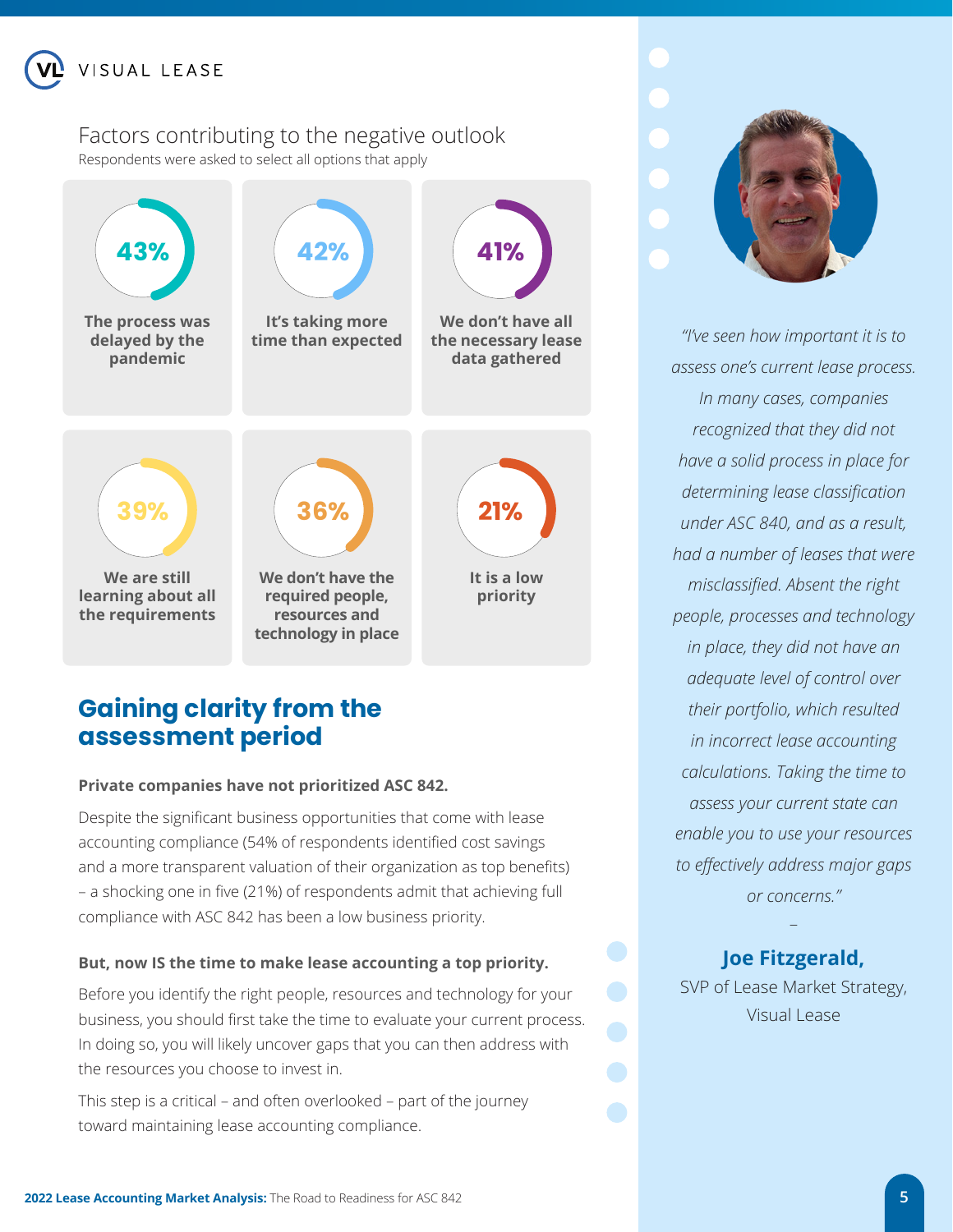### **Your assessment checklist:**



**Gather all related documents.** This is one of the most time-consuming steps in preparing for lease accounting. And yet, 41% of respondents reported that they are not yet fully compliant because they have not gathered all the necessary lease data.

Find out where all your relevant lease contracts are held – it is likely they are scattered across various departments in your organization.

If you are like the 8% of respondents who are still using outdated spreadsheets (e.g., Excel) to manage leases, go through each file with a fine-tooth comb. Remember that manually tracking and managing lease data is an almost sure-fire way to fall victim to human error.



**Evaluate all involved parties.** Because achieving and maintaining compliance with ASC 842 is so nuanced, you will depend on a team of people to get the job done. Review your internal cross-functional teams – accounting, FP&A, real estate, IT, legal, procurement etc. – to ensure that you have the right people involved in the process. This will also help determine if or where you may need to invest in third-party service providers.



**Review your existing tech stack.** More than half (53%) of respondents reported that they have 3-5 financial software solutions in place – and 37% specifically use third-party software to manage their lease data.

Despite the majority of organizations relying on software to streamline a significant component of ASC 842 compliance, a surprising 44% shared that only some of their financial software integrate with each other.

#### **What are the top investments other companies are making?**

Senior finance and accounting professionals say assistance from third-party lease-accounting experts (52%), upgrading existing lease management and accounting software (51%) and implementing new lease management and accounting software (48%) are essential for the transition to ASC 842.

The assessment period will help you determine how to leverage these investments to address your most pressing needs.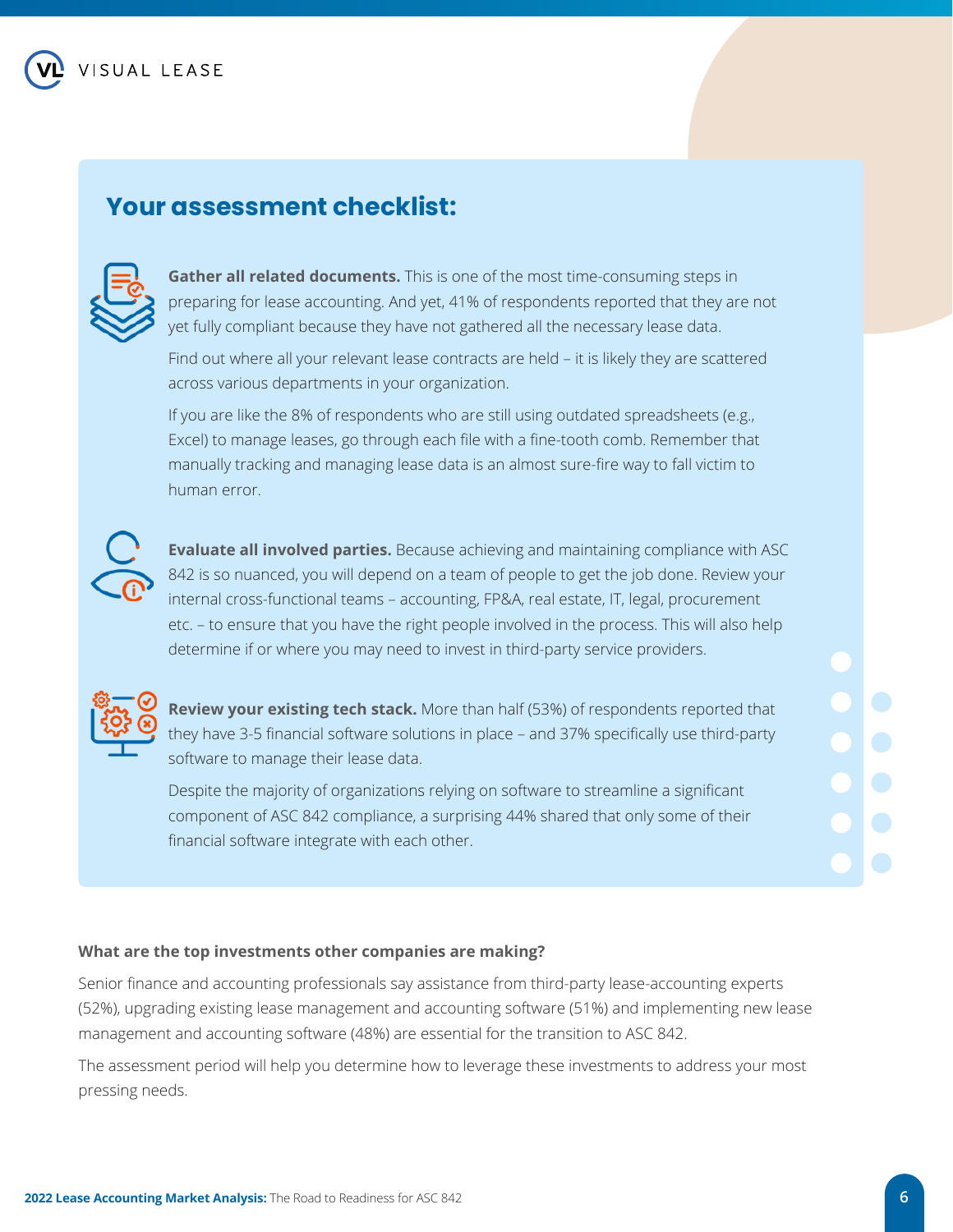### <span id="page-6-0"></span>**Understanding the importance of ongoing education**

### **Knowledge Check**



See how your knowledge compares to that of other lease accounting and finance professionals. **Of those we surveyed, 86% could not accurately identify all true and false statements about ASC 842** — 70% misidentified more than one statement.

How many tests do lessees use to classify their leases?

**A** Five.

*53% of respondents did not know the answer to this question*



How long can leases be?

**A** Lease data can span multiple documents and hundreds of pages.

*53% of respondents did not know the answer to this question*



**Q** Do a company's lease agreement(s) include all information required for ASC 842?

**A** No, as mentioned above, this data can span across multiple types of documents.

*54% of respondents did not know the answer to this question*



*"To adopt and maintain ASC 842 compliance as leases and regulatory requirements change, all modifications to those leases need to be tracked within a reliable technology solution. But that's not the only thing that needs to be accounted for. Fortysix percent of respondents said that continued education and training was a top anticipated challenge for maintaining compliance. Post-adoption, it can be complicated to evaluate whether the change(s) will result in a modification of the lease and require a subsequent remeasurement of that lease. All team players and responsible parties need to stay abreast of key considerations and milestones."* 

### **Joe Fitzgerald,**

–

SVP of Lease Market Strategy, Visual Lease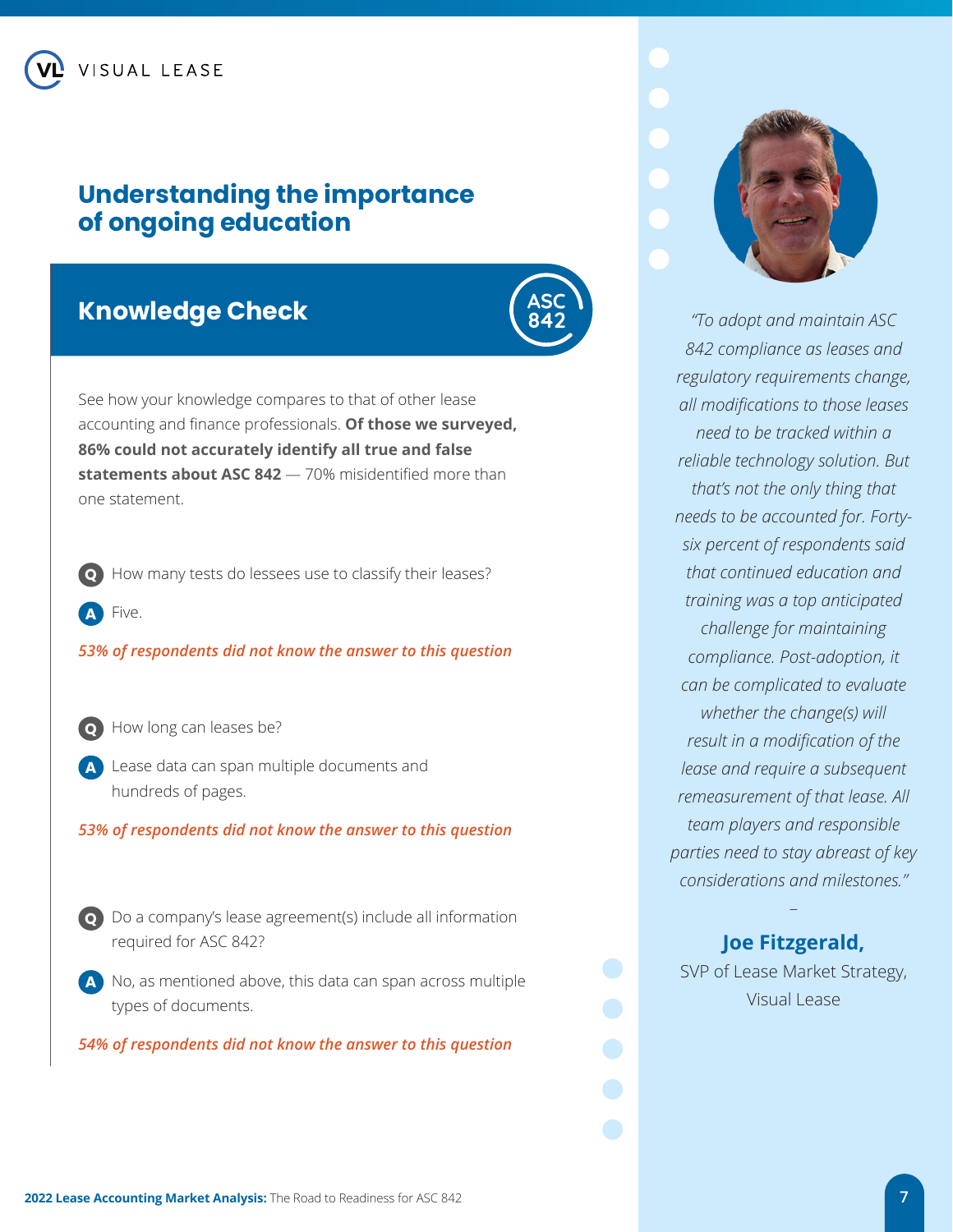<span id="page-7-0"></span>



## **Getting ahead of common challenges**

## Adopting ASC 842

While working to adopt ASC 842, organizations commonly face these top-reported obstacles (responses were ranked and provided among respondents who are not yet fully compliant with ASC 842):



Survey respondents also reported that they will need to invest a significant number of staff hours to gather all the necessary lease information to fully adopt ASC 842.

On average, those *not* using a third-party software expect to spend 1,582 hours gathering all necessary lease information. In comparison, **those using software expect to save 660+ hours,** spending only 915 hours on the same process.

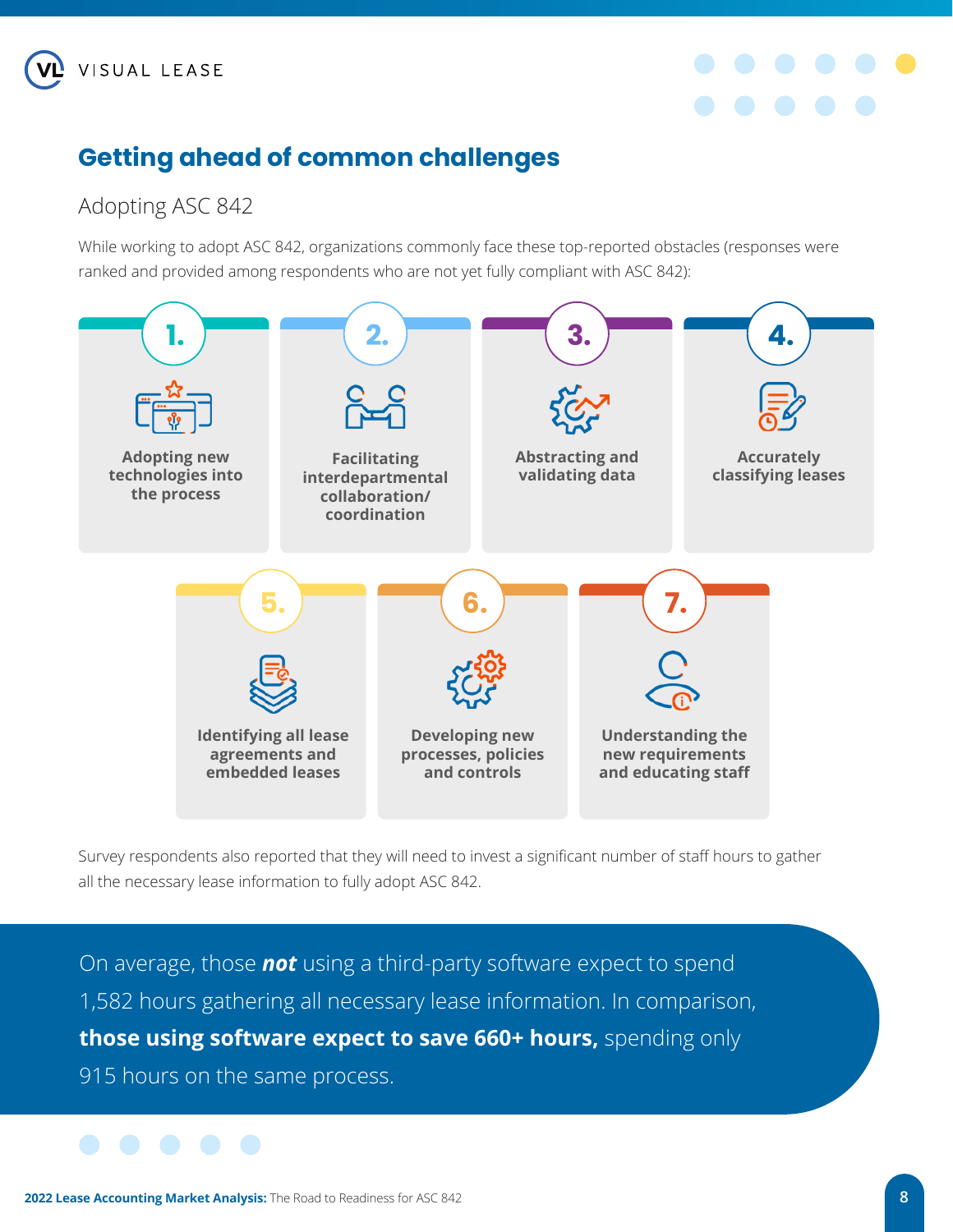

## *What's the biggest challenge you faced in collecting all relevant lease data for ASC 842?*



*"We started gathering [lease] data 18 months prior to implementation. It is very time-consuming to locate and gather the required fields within each lease. Contracts changed and there were new leases and amendments to be made, which caused more work to be done than anticipated. No matter how much you prepare your leases beforehand, there is always more information that will need to be gathered."*

Nick Domicile, Director of Financial Reporting and Technical Accounting **Apex Tool Group**

*–*



*"Early on, we hired temporary employees to gather leases across the organization, including leases for various buildings and locations, equipment and embedded leases located within contracts. Embedded leases took a large majority of the project – they required a lot of time to assist with identification."* 

> James Rogers, Senior Financial Analyst **Penn State Health**

*–*

Gathering and organizing lease information via a centralized system helped Apex Tool Group and Penn State Health capture changes to their portfolio in a timely manner for accounting purposes. This level of control led to fewer mistakes and challenges, allowing both organizations to not only confidently achieve, but maintain compliance.

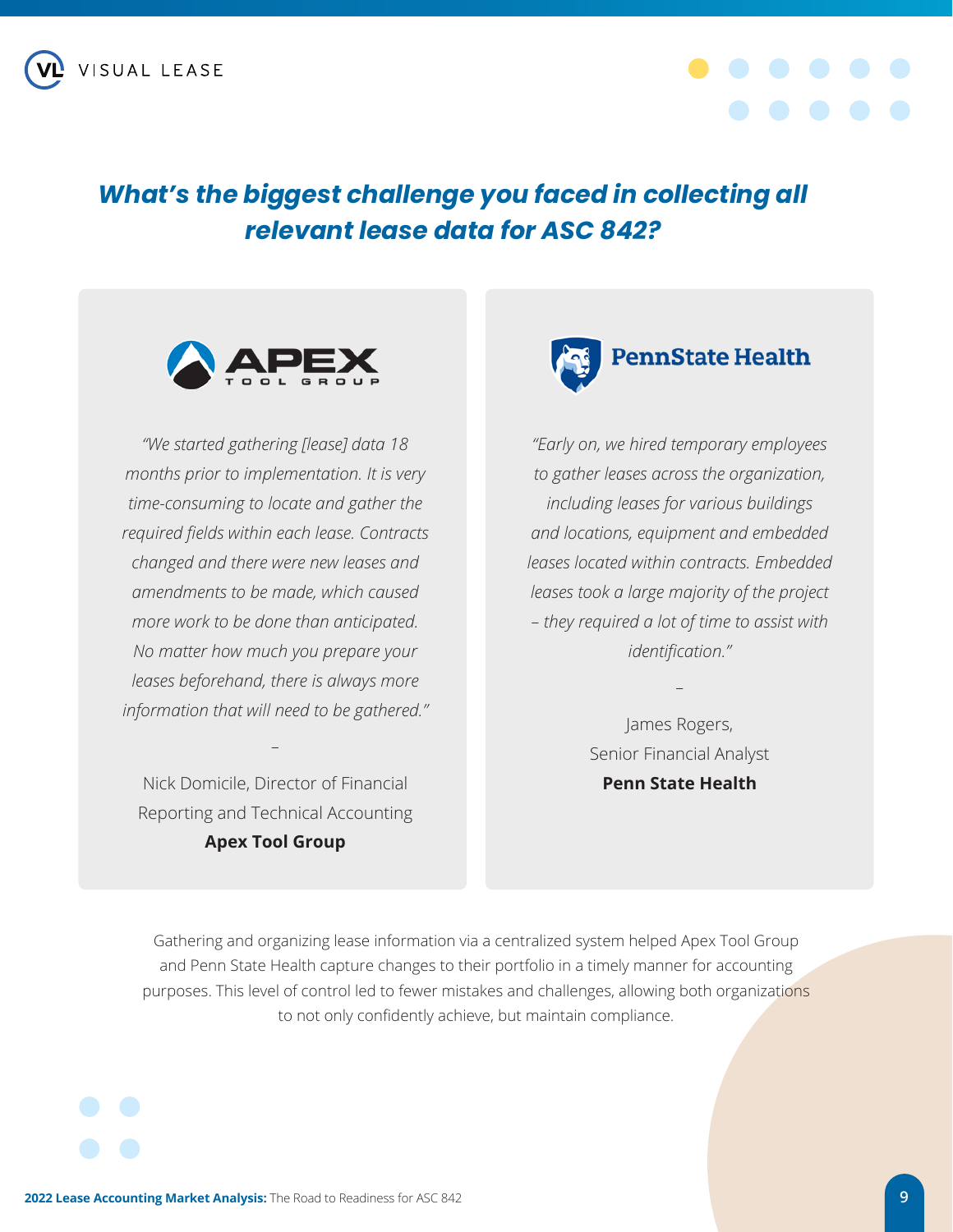<span id="page-9-0"></span>

### Maintaining ASC 842

Reaching ASC 842 compliance in time for the accounting standard's effective date is only part of the battle. ASC 842 is not a one-and-done disclosure – and requires careful attention even after adoption.

Staying on top of your lease information throughout the year often presents its own challenges, but is necessary to maintain accurate financials.

Nearly all – 99% – of survey respondents think they will face ongoing challenges maintaining ASC 842 compliance after 2021. **Why?**

The top reasons point to a need for better processes, resources and tools, such as:

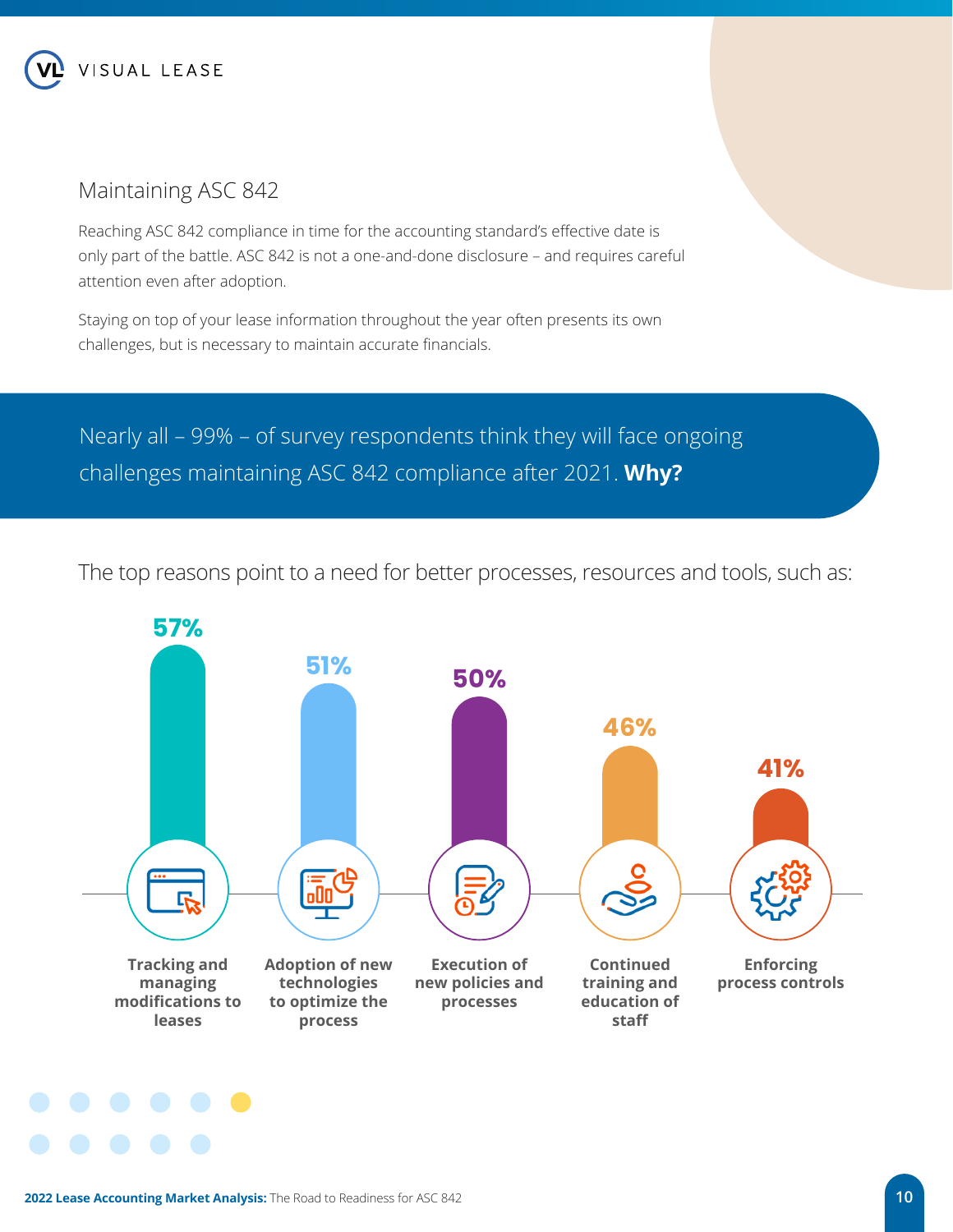<span id="page-10-0"></span>VISUAL LEASE

## **Recognizing the opportunity within your portfolio**

The new lease accounting standard comes with some major risks if inaccurately reported upon. In fact, a staggering 99% of senior finance and accounting professionals surveyed acknowledge real fears in potentially misreporting company lease information.

This points toward a critical need for automation through lease accounting technology. Software solves for this need through automated calculations, which reduce the risk of manual error, and through audit trail functionality that ensures every change is recorded and is fully auditable.

### The top concerns associated with misreporting lease financials include:

Respondents were asked to select all options that apply





*"Understanding just how complex and expensive leases are – particularly under ASC 842 – is reason enough to invest time and resources into achieving and maintaining compliance. But, when considering the many benefits associated with lease accounting, it becomes glaringly evident that lease portfolios can streamline processes, create efficiencies and help companies get more out of their leases. Lease optimization will enable organizations to sustain lease accounting compliance and unlock hard and soft savings, addressing two major business concerns with one effort."* 

**Marc Betesh,**  Founder & CEO, Visual Lease

–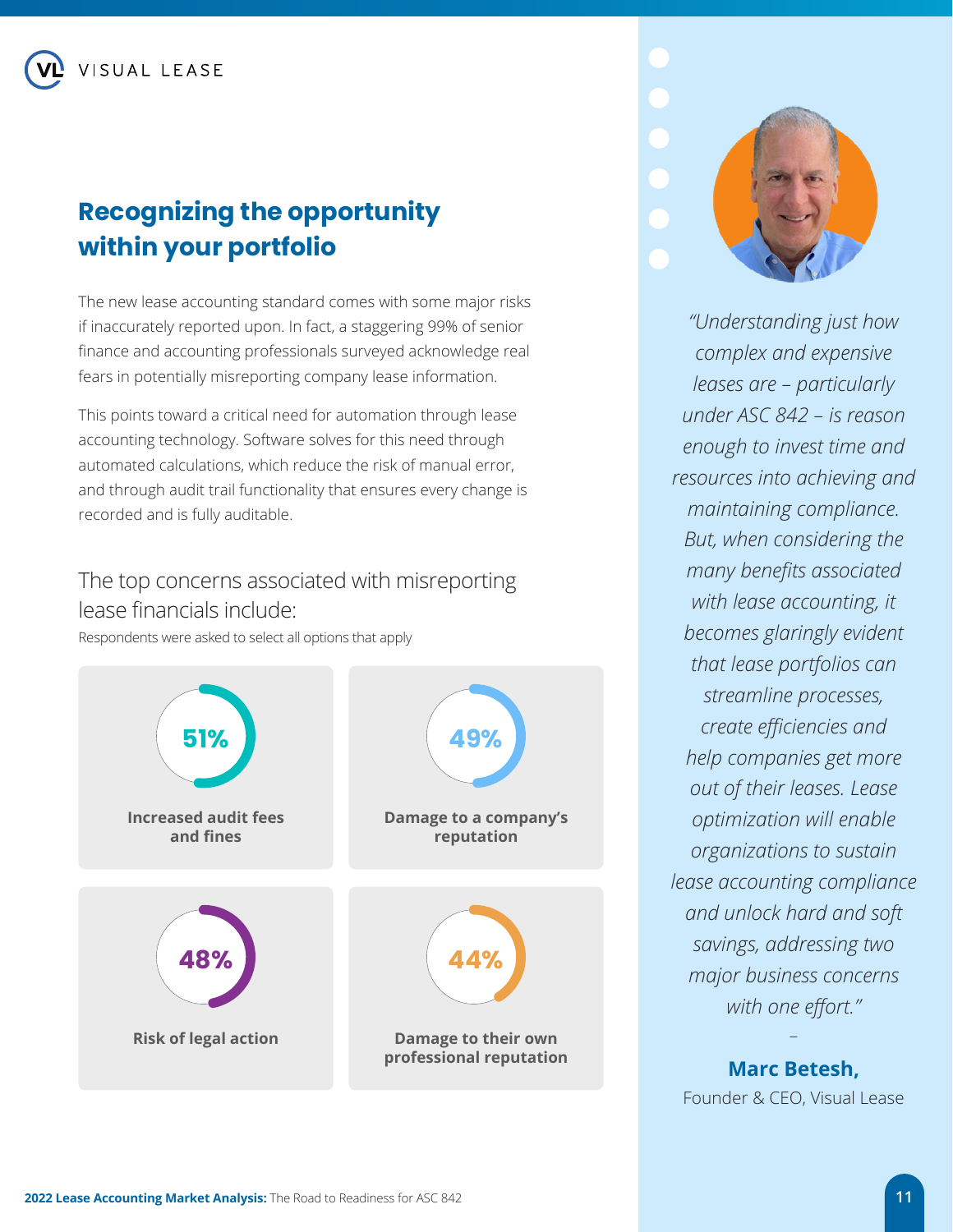**All – 100% – of the senior finance and accounting professionals** who participated in the study acknowledge that compliance comes with real business benefits.

And, the majority (54%) of respondents view ASC 842 as an opportunity for private businesses.

Among the advantages associated with the process of accounting for your leases on the balance sheet are:

Respondents were asked to select all options that apply

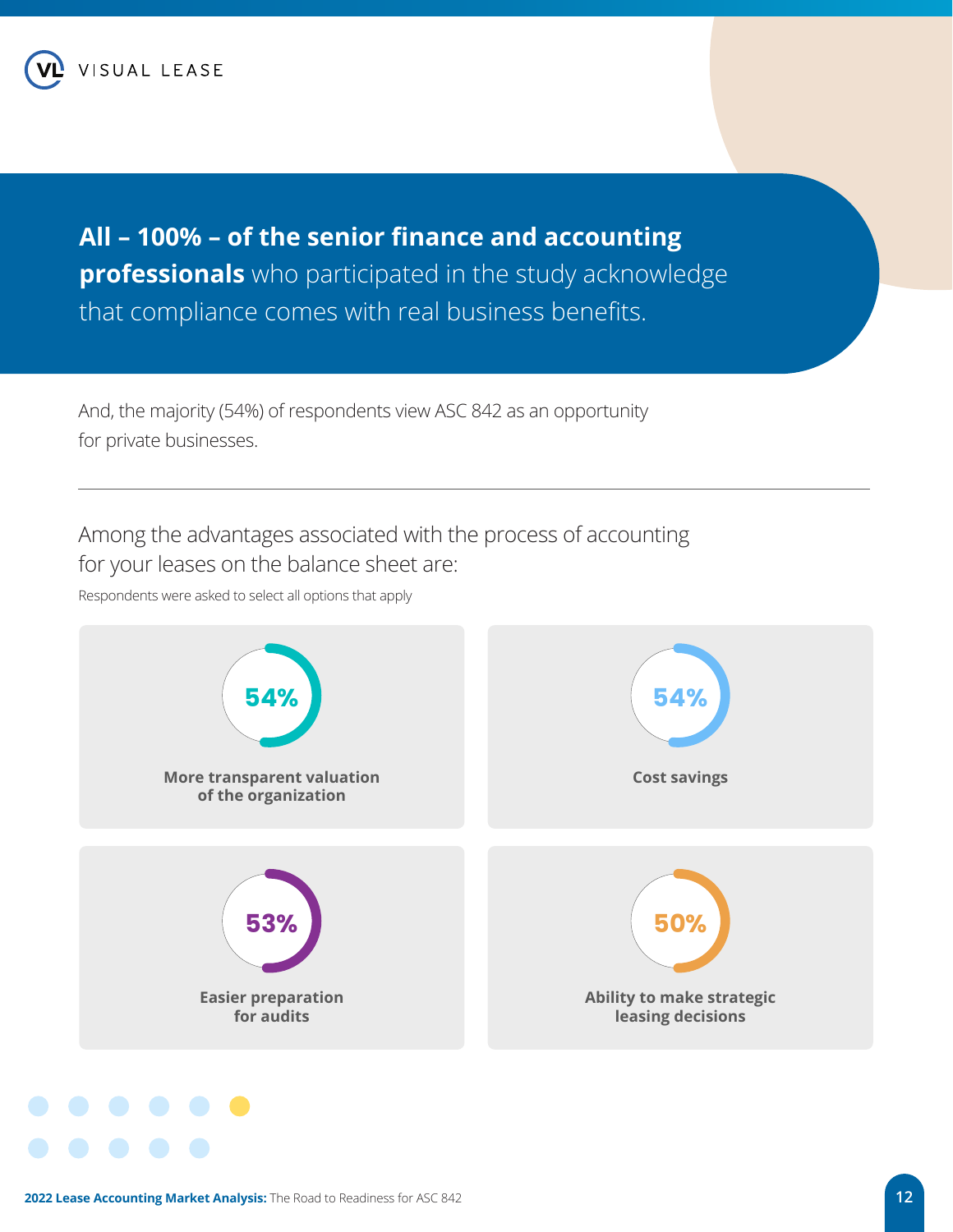<span id="page-12-0"></span>



## **Conclusion**

Finance and accounting professionals are long familiar with adopting new accounting standards into their processes. Some accounting standards, like ASC 842, result in a greater downstream impact than others – and require more effort and resources.

### **The time to act is now.**

Whether approaching lease accounting for the first time, or looking to enhance processes and maintain compliance, ASC 842 poses an opportunity for you to unlock savings and time, while creating efficiencies that will benefit your business long into the future.

With the right information, people and technology in place, you can materially improve a previously undermanaged area in your organization.



### **Ninety-nine percent of respondents report that either implementing new and/or upgrading their existing technology is essential to their ability to comply with ASC 842.**

With the right information, people and technology in place, you can materially improve a previously undermanaged area in your organization.